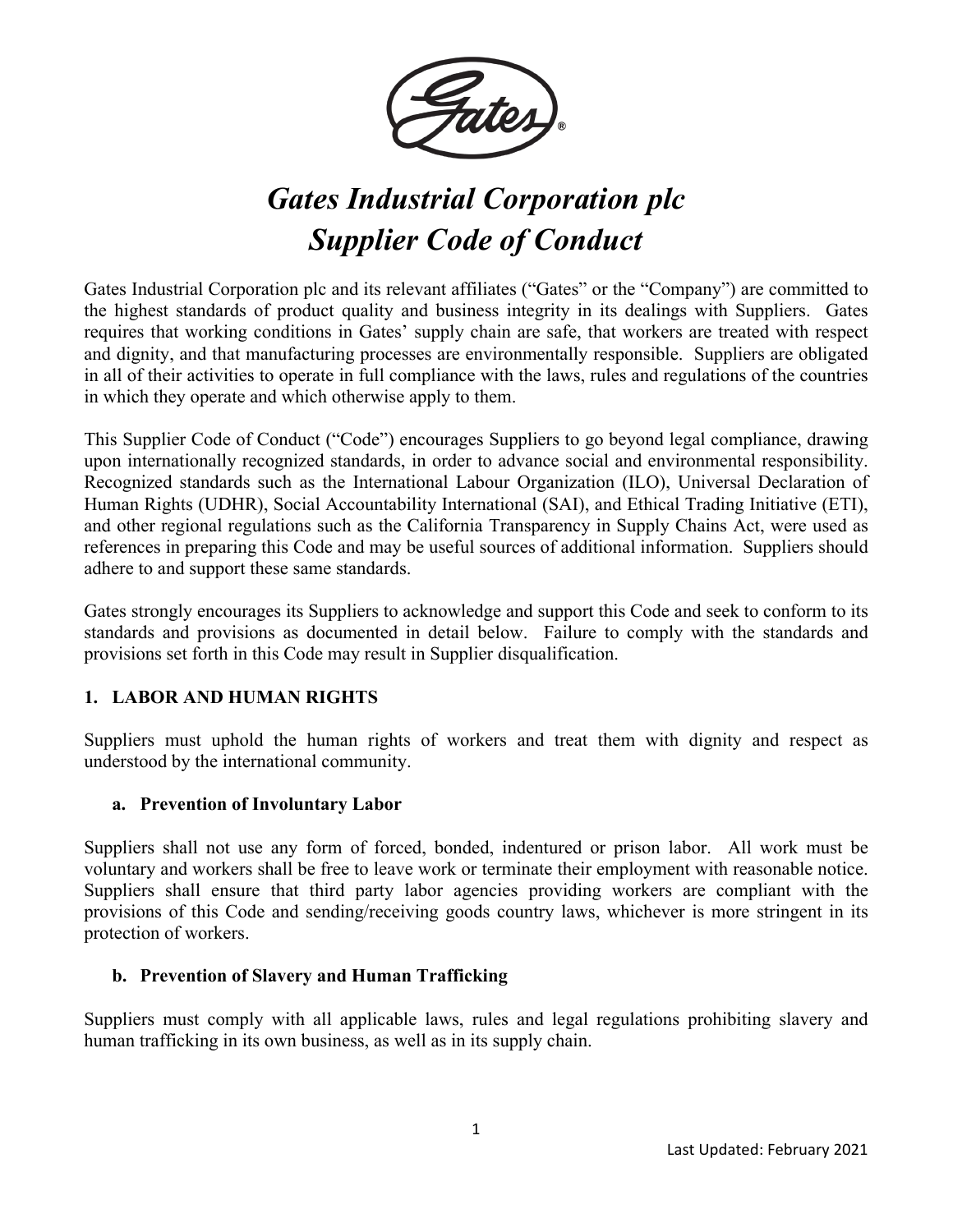

## **c. Prevention of Under Age Labor**

Child labor is strictly prohibited. The minimum age for employment or work shall be 15 years of age, the minimum age for employment in the relevant country, or the age for completing compulsory education in the relevant country, whichever is higher. Suppliers may employ juveniles who are older than the applicable legal minimum age for employment, but are younger than 18 years of age, provided they do not perform work likely to jeopardize their health, safety, or morals, consistent with ILO Minimum Age Convention No. 138.

#### **d. Antidiscrimination**

Suppliers shall not discriminate against any worker based on age, race, color, sex, sexual orientation, gender identity or expression, transgender status, religion, national origin, ancestry, citizenship, disability, veteran or marital status, genetic information, pregnancy, childbirth or related medical conditions, or any other applicable status protected by national, state or local law. This includes hiring and employment practices such as applications for employment, promotions, rewards, access to training, job assignments, wages, benefits, discipline and termination.

#### **e. Fair Treatment**

Suppliers must be committed to a workplace free of harassment. Suppliers shall not threaten workers with or subject them to harsh or inhumane treatment, including sexual harassment, sexual abuse, corporal punishment, mental coercion, physical coercion, verbal abuse or unreasonable restrictions on entering or exiting company provided facilities.

# **f. Working Hours**

Under no circumstances will workweeks exceed the maximum permitted under applicable laws and regulations. Suppliers must offer vacation time, leave periods, and holidays consistent with applicable laws and regulations.

#### **g. Wages and Benefits**

Suppliers must pay all workers at least the minimum wage required by applicable laws and regulations and provide all legally mandated benefits. In addition to their compensation for regular hours of work, workers must be compensated for overtime hours at the premium rate required by applicable laws and regulations. Suppliers shall not use deductions from wages as a disciplinary measure, unless in accordance with applicable laws and regulations. Workers must be paid in a timely manner, and the basis on which workers are being paid must be clearly conveyed to them in a timely manner.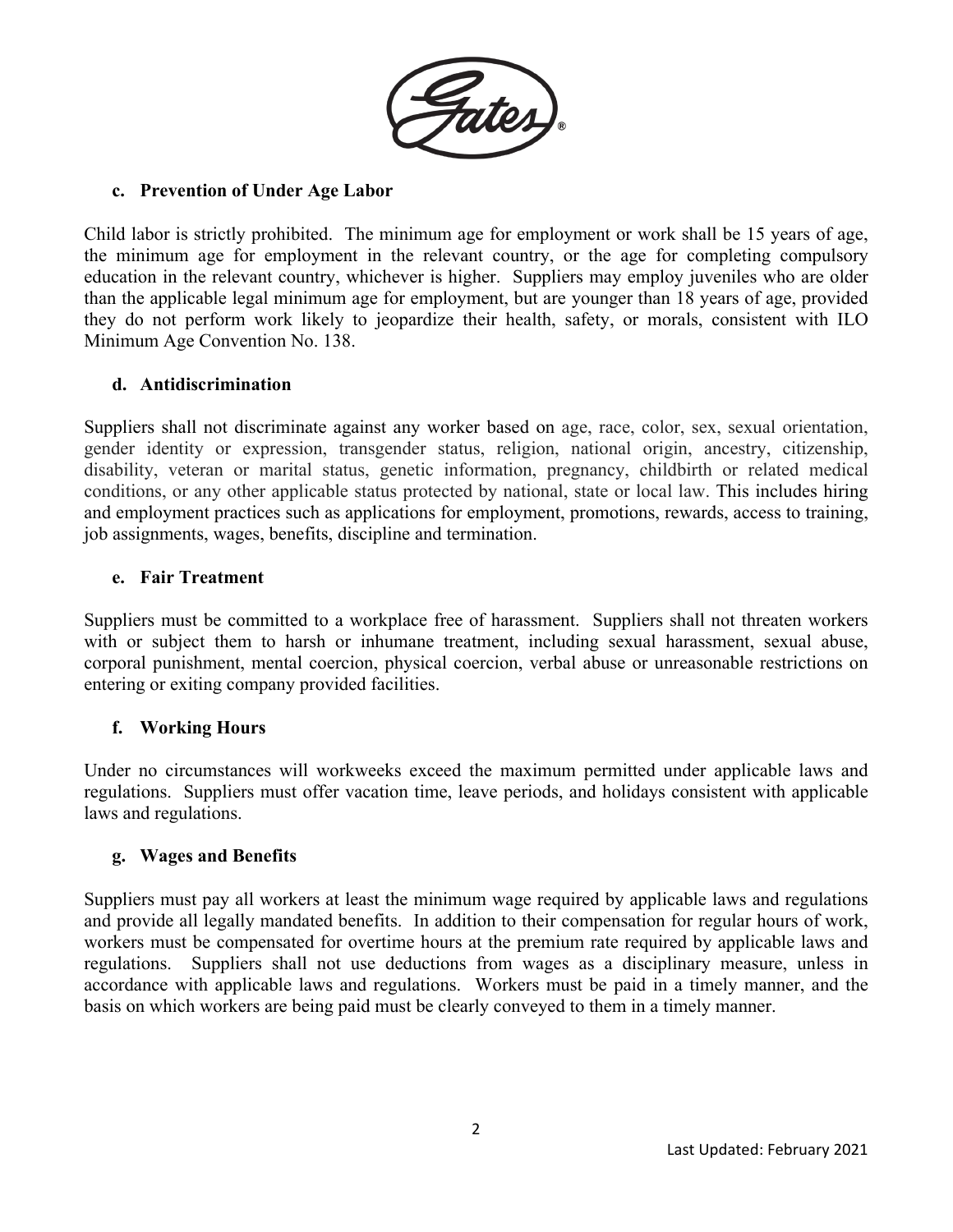

## **h. Freedom of Association**

Suppliers must respect the right of workers to associate freely, form and join workers organizations of their own choosing, seek representation and bargain collectively, as permitted by applicable laws and regulations. Suppliers must protect against acts of interference with the establishment, functioning, or administration of workers' organizations in accordance with applicable laws and regulations.

## **2. HEALTH AND SAFETY**

Gates recognizes that integrating sound health and safety management practices into all aspects of business is essential to maintaining high morale and producing innovative products. Suppliers must be committed to creating a safe and healthy work environment for all of their workers.

## **a. Occupational Injury Prevention**

Suppliers should eliminate physical hazards where possible. Where physical hazards cannot be eliminated, Suppliers must provide appropriate engineering controls such as physical guards, interlocks, and barriers. Where appropriate engineering controls are not possible, Suppliers must establish appropriate administrative controls such as safe work procedures. In all cases, Suppliers must provide workers appropriate personal protective equipment. Workers must have the right to refuse unsafe working conditions without fear of reprisal.

#### **b. Emergency Prevention, Preparedness, and Response**

Suppliers should anticipate, identify, and assess emergency situations and minimize their impact by implementing emergency plans and response procedures, including emergency reporting, worker notification and evacuation procedures, worker training and drills, appropriate first-aid supplies, appropriate fire detection and suppression equipment and adequate exit facilities.

#### **c. Occupational Safety Procedures and Systems**

Suppliers should establish procedures and systems to manage, track, and report occupational injury and illness. Such procedures and systems should encourage worker reporting, classify and record injury and illness cases, investigate incidents and implement corrective actions to eliminate their causes. Suppliers shall also provide necessary medical treatment and facilitate an injured worker's return to work.

#### **d. Communication**

In order to foster a safe work environment, Suppliers shall ensure that workers receive appropriate workplace health and safety information and training, including warnings provided in the primary or native language of the affected worker force. Suppliers must post Material Safety Data Sheets in the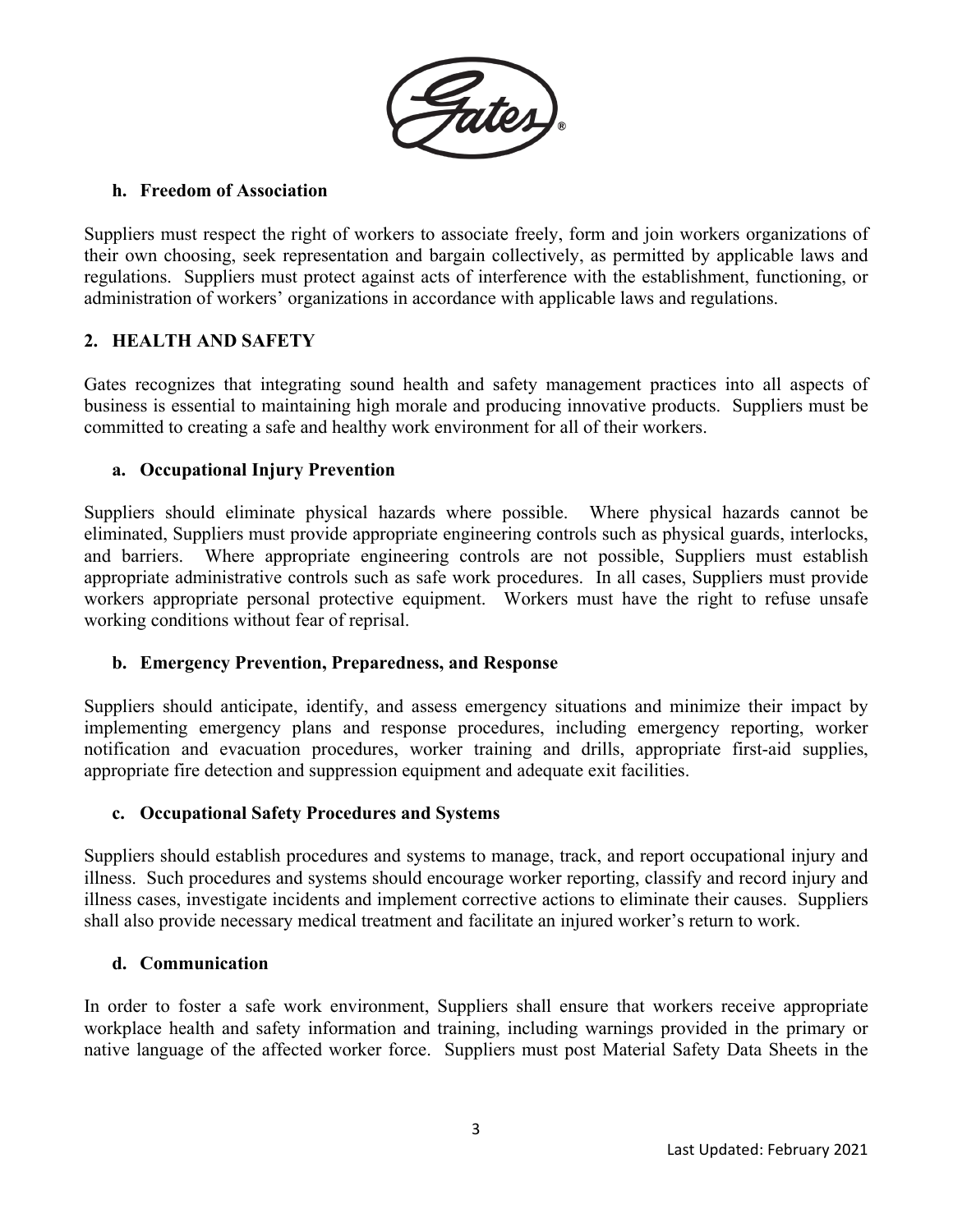

primary or native language of its workers for any hazardous or toxic substances used in the workplace and properly train workers who will come into contact with such substances.

## **3. THE ENVIRONMENT**

At Gates, environmental considerations are an integral part of its business practices. Suppliers must be committed to reducing the environmental impact of their designs, manufacturing processes and waste emissions. In manufacturing operations, adverse effects on the environment and natural resources are to be minimized while safeguarding the health and safety of the public.

#### **a. Environmental Permits and Reporting**

Suppliers must obtain, maintain, and keep current all required environmental permits (e.g. discharge monitoring) and registrations, and follow the operational and reporting requirements of such permits.

#### **b. Wastewater and Solid Waste Emissions**

Wastewater and solid waste generated from operations, industrial processes, and sanitation facilities must be monitored, controlled, and treated as required by applicable laws and regulations before discharge or disposal.

#### **c. Hazardous Substance Management and Restrictions**

Suppliers must comply with any applicable laws and regulations prohibiting or restricting specific substances. To ensure safe handling, movement, storage, recycling, reuse, and disposal, Suppliers must identify and manage substances that pose a hazard if released to the environment and comply with applicable labeling laws and regulations for recycling and disposal.

#### **d. Air Emissions**

Air emissions of volatile organic chemicals, aerosols, corrosives, particulates, ozone depleting chemicals, and combustion by-products generated from operations must be characterized, monitored, controlled, and treated as required by applicable laws and regulations before discharge.

#### **e. Pollution Prevention and Resource Reduction**

Suppliers must endeavor to reduce or eliminate waste of all types, including water and energy, by implementing appropriate conservation measures in their facilities, in their maintenance and production processes, and by recycling, re-using, or substituting materials.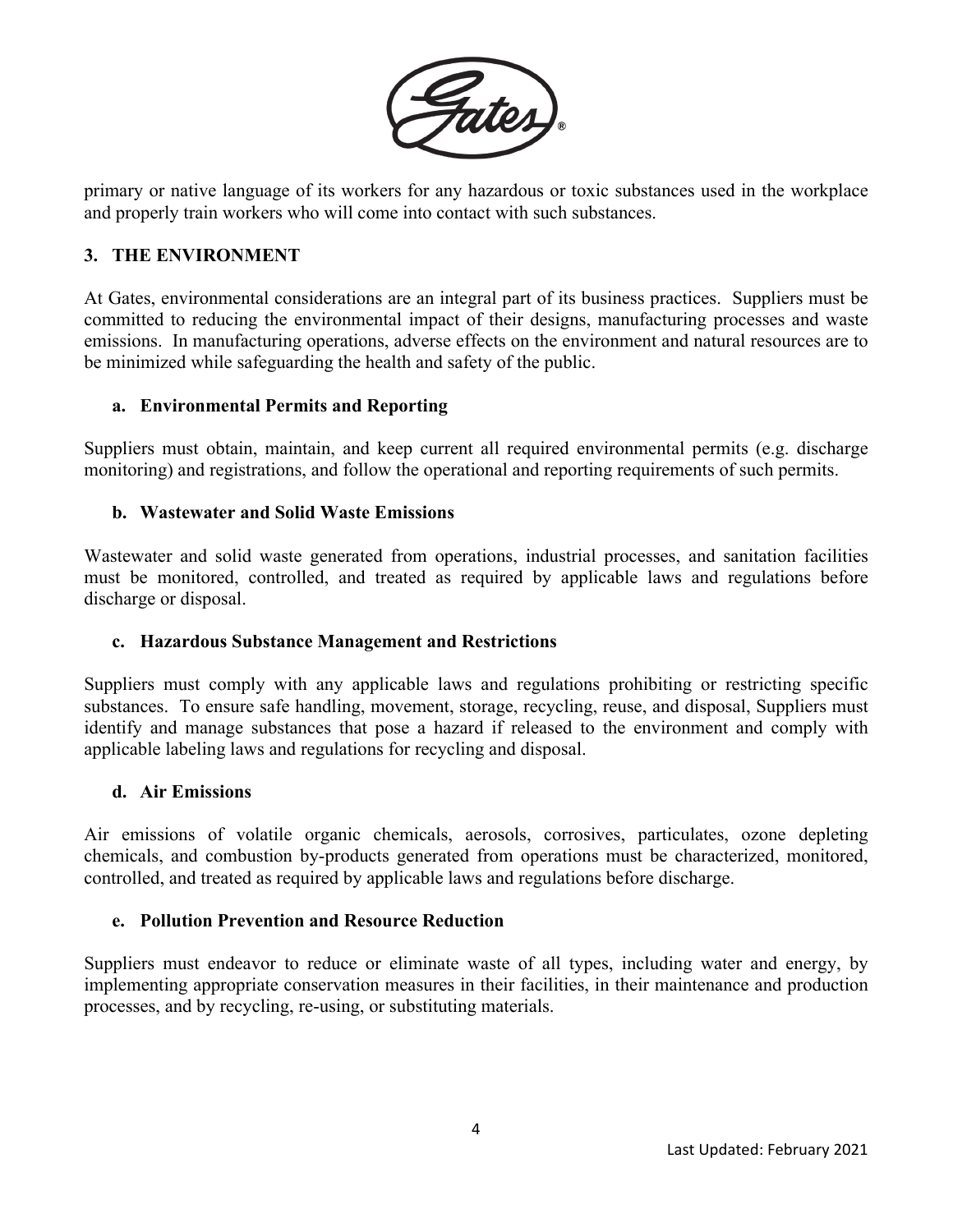

# **f. Conflict Minerals**

Suppliers must support Gates' efforts to maintain a socially responsible supply chain and comply with all applicable laws and regulations regarding conflict minerals. Suppliers shall conduct reasonable due diligence into their own supply chains to ensure that any tin, tungsten, tantalum, or gold ("3TG") contained in materials being supplied to Gates were sourced responsibly from verified mines and smelters. Suppliers shall refrain from sourcing, directly or indirectly, 3TG from smelters or mines found to finance or otherwise benefit, directly or indirectly, armed groups.

Suppliers supplying materials to Gates that may contain 3TG must, at least annually (as well as whenever requested by Gates), provide Gates with an industry standard Conflict Minerals Reporting Template ("CMRT"), which includes the disclosure of the 3TG contained in the materials supplied to Gates and identifies all smelters and mines from which such 3TG is sourced.

# **4. ETHICS AND COMPLIANCE**

Suppliers must be committed to the highest standards of ethical conduct when dealing with workers, suppliers, and customers.

# **a. Corruption, Extortion, Embezzlement, or Tax Evasion**

Suppliers shall not engage in corruption, extortion, embezzlement, or tax evasion in any form and violations of this prohibition may result in immediate termination of its relationship with Gates, and legal action.

# **b. No Improper Advantage**

Suppliers shall not offer or accept bribes or other means of obtaining undue or improper advantage.

#### **c. Conflict of Interest**

Suppliers must avoid any activity or situation that gives rise to a conflict of interest relating to Gates or any of its employees. Suppliers must notify Gates if any of Supplier's employees or its employees' family members work for Gates, have a financial interest in Gates, or have any kind of past or present relationship with Gates, which could be considered a conflict of interest.

# **d. Data Protection, Confidential Information and Intellectual Property**

Suppliers shall comply with all directives, laws, rules, and regulations relating to the privacy, confidentiality, security, and protection of data using appropriate technical, physical, and administrative security measures, and safeguards designed to protect the storage and transmission of data.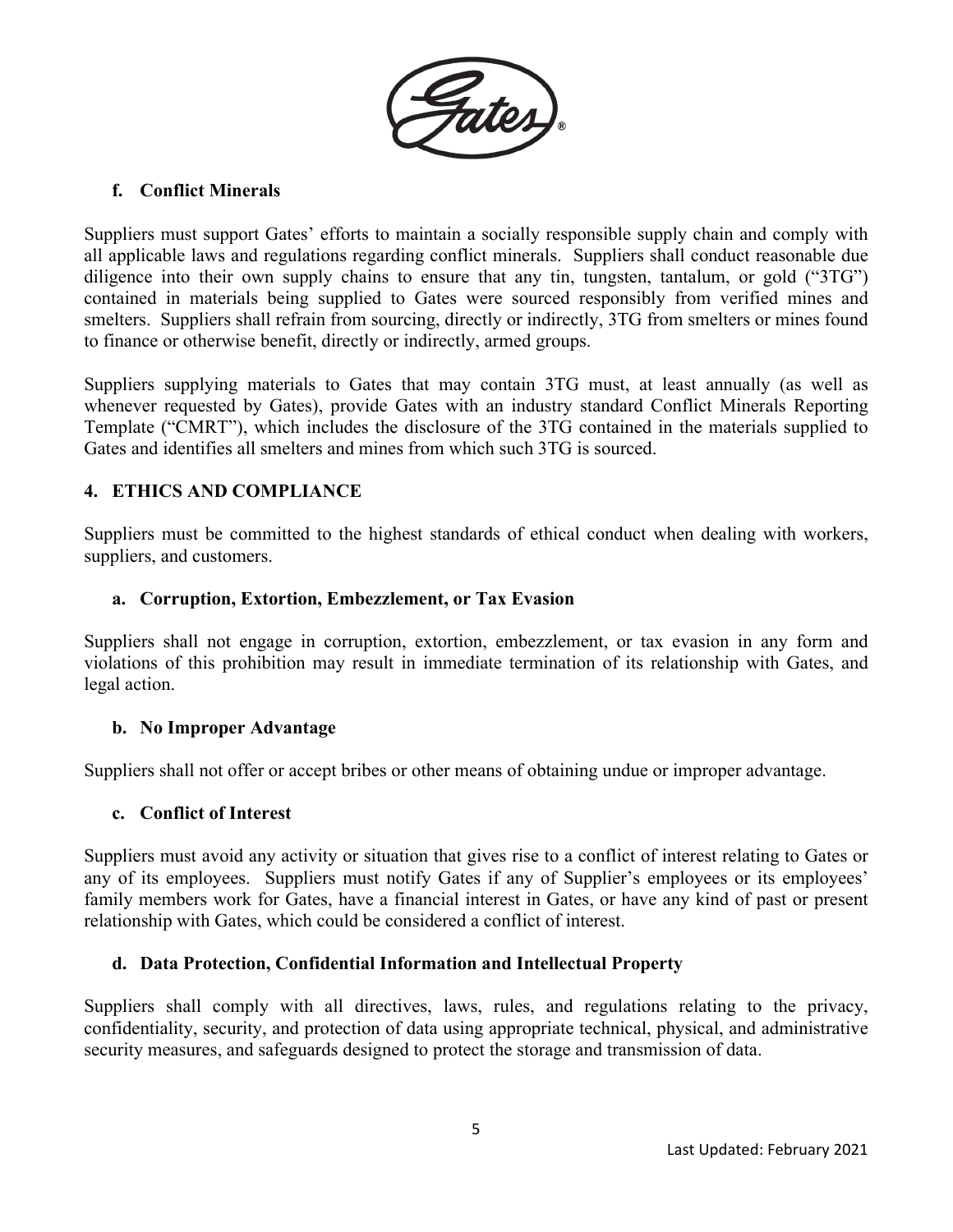

Suppliers must effectively safeguard customer information regarding business activities, structure, financial situation, performance and/or any other information deemed confidential. Disclosure shall only be made in accordance with the guidelines specified within any agreed upon non-disclosure agreement between Supplier and Gates and within the guidelines of all applicable laws and regulations.

Supplier shall respect all intellectual property rights and safeguard Gates information. Transfer of technology and know-how shall be done in a manner that protects intellectual property rights.

## **e. Import/Export Compliance**

Suppliers must comply with all applicable foreign and domestic laws and regulations relating to the importation or exportation of the materials or product(s) supplied. Supplier acknowledges that Gates, including all of its global affiliates, are subject to U.S. sanctions laws and regulations, and therefore, Supplier will not do business with denied persons or sanctioned countries on behalf of Gates.

## **f. Fair Business, Advertising, and Competition**

Suppliers shall uphold fair business standards in advertising, sales and competition. Suppliers shall not engage in collusive bidding, price fixing, price discrimination or other unfair trade practices in violation of national, state, or local antitrust/competition laws.

# **g. Prevention of Money Laundering**

Suppliers must comply with all applicable statutes governing the prevention of money laundering and shall not participate in any money laundering activity.

# **h. Whistleblower Protections and Anonymous Complaints**

Suppliers shall create programs to ensure the protection of whistleblower confidentiality and prohibit retaliation against workers who participate in such programs in good faith. Suppliers shall provide an anonymous complaint mechanism for workers to report workplace grievances in accordance with local laws and regulations.

If a Supplier or other third-party believes that actions have taken place, may be taking place, or may be about to take place (whether by a Gates employee, a Gates Supplier, or any other third party acting on Gates' behalf) that violate this Supplier Code of Conduct, Gates' Code of Business Conduct and Ethics, or any applicable legal or regulatory requirements, they are expected to bring the matter to the attention of Gates by one of the following methods:

(a) in writing to Gates Industrial Corporation plc, Attn: Audit Committee/ General Counsel, 1144 Fifteenth St., Suite 1400, Denver, Colorado 80202;